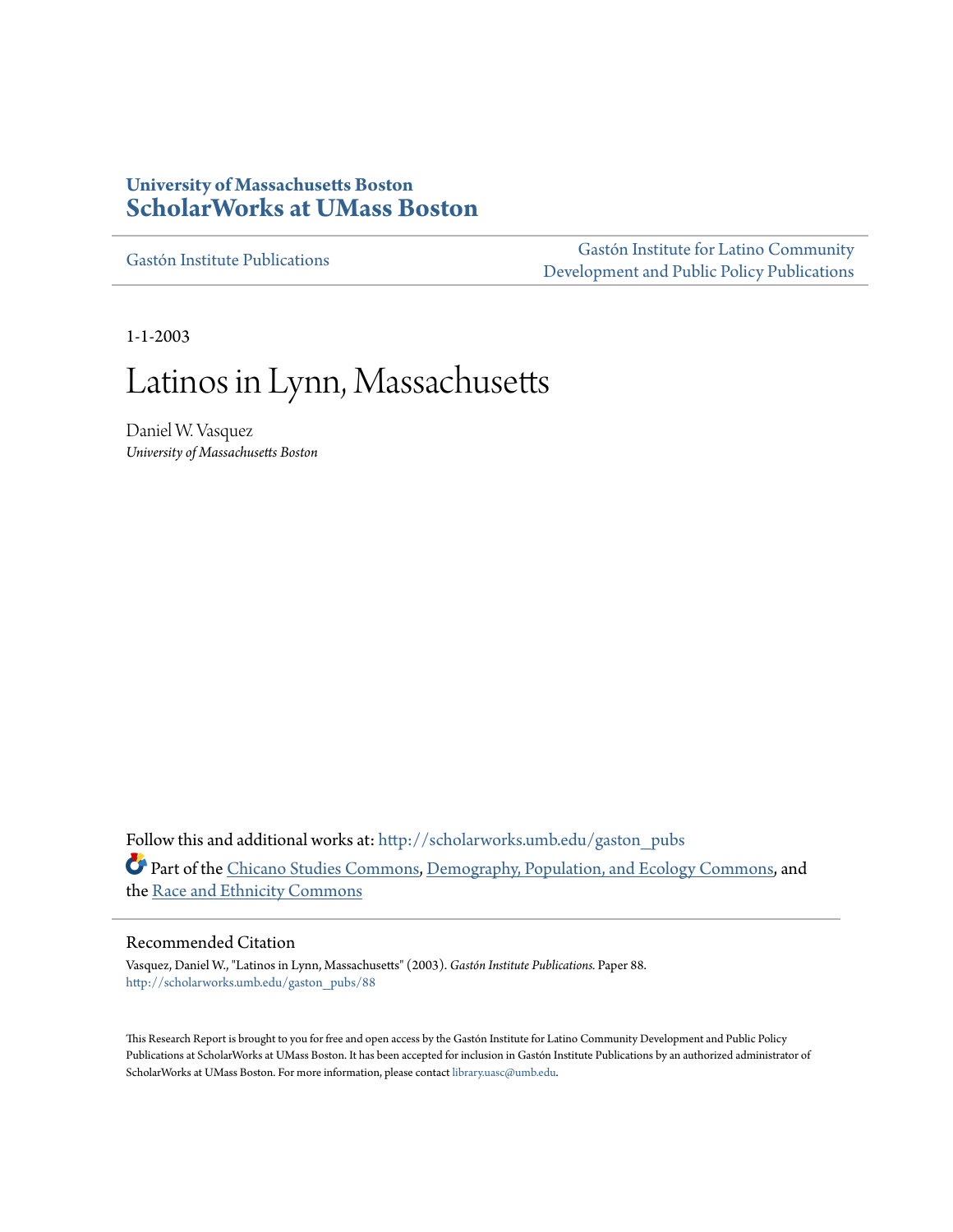#### Part of a series of profiles of Latinos in New England | January 2003



The Mauricio Gastón Institute for Latino Community Development and Public Policy



by Daniel W. Vasquez, Research Associate

*The Mauricio Gastón Institute of the University of Massachusetts Boston conducts research on and for the Latino population. A goal is to generate the kind of information and analysis necessary to develop sound public policy, and to improve Latino participation in the policy making process. In an effort to present vital information about Latinos to diverse audiences, the Gastón Institute has produced a series of basic demographic profiles for the states and selected cities of New England, based on the United States Census 2000.* 

Census 2000 data include changes in the way people were counted. The most significant change is to allow persons to select more than one race, creating a new multiracial category of "two or more races," but meaning people may not be included in the race with which they most identify. There was, however, no way to choose more than one ethnicity; one must choose either Latino or not. Throughout this profile, numbers reflect Latinos of all races, or non-Latinos by race, with persons of two or more races counted separately. All categorizations are based solely on self-identification. All of this complicates comparisons between 1990 and 2000 data. However, the concepts are similar enough to make trends and patterns clear.

In Lynn, the general population changes from 1990 to 2000 were similar to national and state trends. The population of people of color — African Americans, Asians, Latinos, Native Americans, and Pacific Islanders — grew at a higher rate than did the population of Non-Hispanic Whites, which actually shrank (see table 1). The total population of Lynn increased by 9.6%, but its composition changed substantially. Latinos had a larger numerical growth than any other group, increasing by 8,951 or 120.4%. Latinos now represent 18.4% of the population, an increase of 9.2 percentage points and the largest gain of any group. Lynn has the seventh largest population of Latinos in Massachusetts and the 14th largest in the New England states. As a percentage of the total population, the Latino population in Lynn ranks fifth in the state.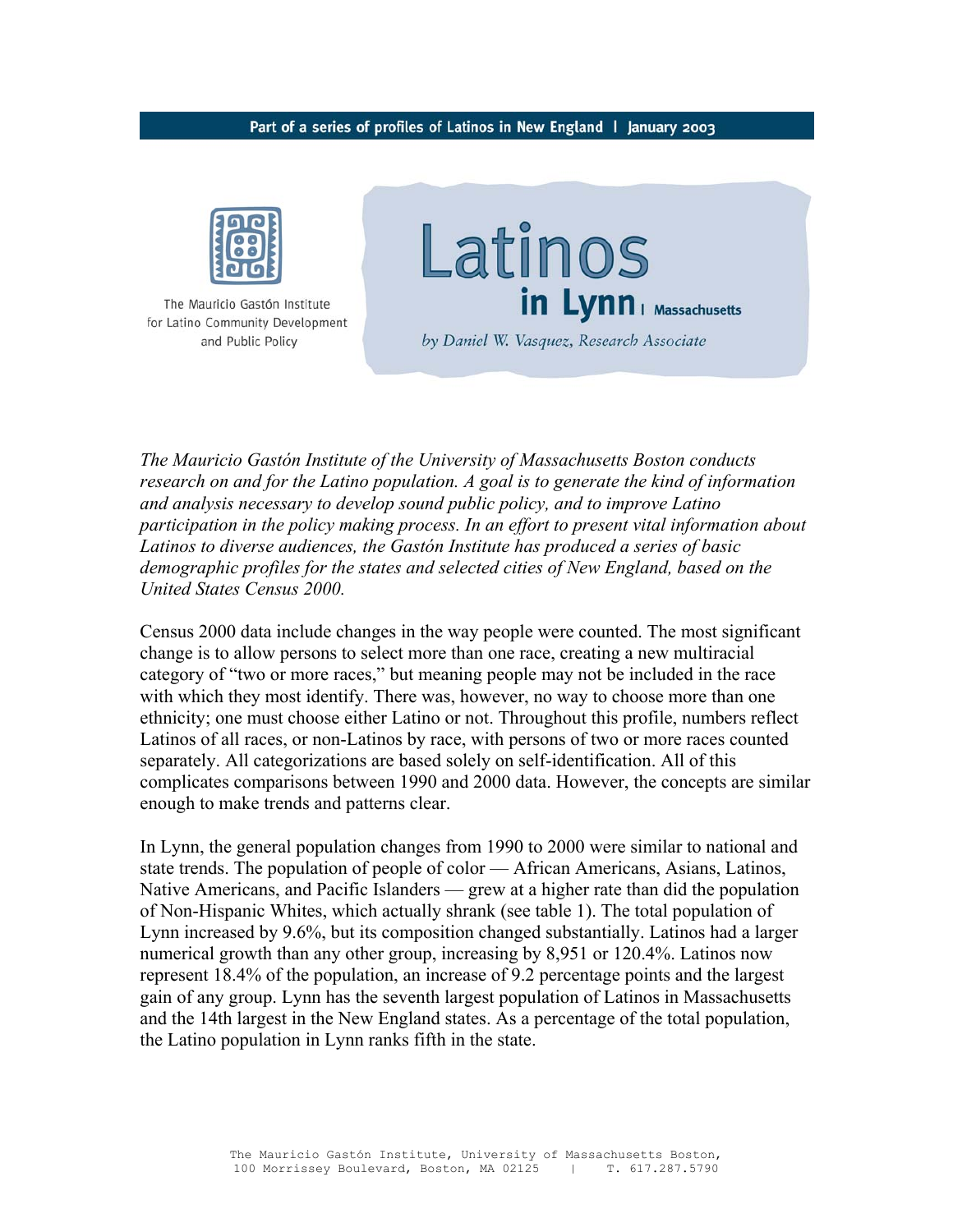### Table 1

### **Lynn - Growth by Ethnicity**

|                                   | 2000          |         | 1990           |      | Growth   | Change  |             |
|-----------------------------------|---------------|---------|----------------|------|----------|---------|-------------|
|                                   | <b>Number</b> | Percent | Number Percent |      | Number   | Percent | lin Percent |
| Hispanic or Latino                | 16.383        | 18.4    | 7.432          | 9.1  | 8.951    | 120.4   | 9.2         |
| White                             | 55,630        | 62.5    | 65.166         | 80.2 | $-9.536$ | $-14.6$ | $-17.7$     |
| <b>Black or African American</b>  | 8.165         | 9.2     | 5.423          | 6.7  | 2.742    | 50.6    | 2.5         |
| American Indian and Alaska Native | 168           | 0.2     | 147            | 0.2  | 21       | 14.3    | 0.0         |
| Asian <sup>a</sup>                | 5.686         | 6.4     | 2.879          | 3.5  | 2.846    | 98.9    | 29          |
| Pacific Islander <sup>a</sup>     | 39            | 0.0     |                |      |          |         |             |
| Some other race                   | 349           | 0.4     | 198            | 02   | 151      | 763     | 0 1         |
| Two or more races "               | 2.630         | 3.0     |                |      |          |         |             |
| Total                             | 89.050        |         | 81.245         |      | 7.805    | 9.6     |             |

٦

*Sources*: Census Bureau: 2000, 1990(a).

*Note*: Growth figures will not balance due to the new multiracial category.

a 'Asian and Pacific Islander' was split for the 2000 census. Growth and changes reflect combined total.<br>
<sup>b</sup> There was no equivalent category in the 1990 census.

# Table 2

| Lynn - National Origin of Latinos |               |         |               |         |               |         |  |  |
|-----------------------------------|---------------|---------|---------------|---------|---------------|---------|--|--|
|                                   | 2000          |         | 1990 $a$      |         | Growth        |         |  |  |
|                                   | <b>Number</b> | Percent | <b>Number</b> | Percent | <b>Number</b> | Percent |  |  |
| Hispanic or Latino                | 16.383        |         | 7,193         |         | 9.190         | 127.8   |  |  |
| Mexican                           | 853           | 5.2     | 167           | 2.3     | 686           | 410.8   |  |  |
| Puerto Rican                      | 3.769         | 23.0    | 2.091         | 29.1    | 1.678         | 80.2    |  |  |
| Cuban                             | 148           | 0.9     | 71            | 1.0     | 77            | 108.5   |  |  |
| Dominican Republic                | 5.517         | 33.7    | 3.612         | 50.2    | 1.905         | 52.7    |  |  |
| Guatemalan                        | 1.442         | 8.8     | 290           | 4.0     | 1.152         | 397.2   |  |  |
| <b>Other Central American</b>     | 521           | 3.2     | 165           | 2.3     | 356           | 215.8   |  |  |
| Colombian                         | 144           | ი 9     | 141           | 2.0     | 3             | 2.1     |  |  |
| Other South American              | 172           |         | 146           | 2.0     | 26            | 17.8    |  |  |
| Other Hispanic or Latino          | 3.817         | 23.3    | 510           | 71      | 3.307         | 648.4   |  |  |

*Sources:* Census Bureau: 2000, 1990(b).

a 1990 figures for nationality are from sample data only and differ from population counts.<sup>1</sup>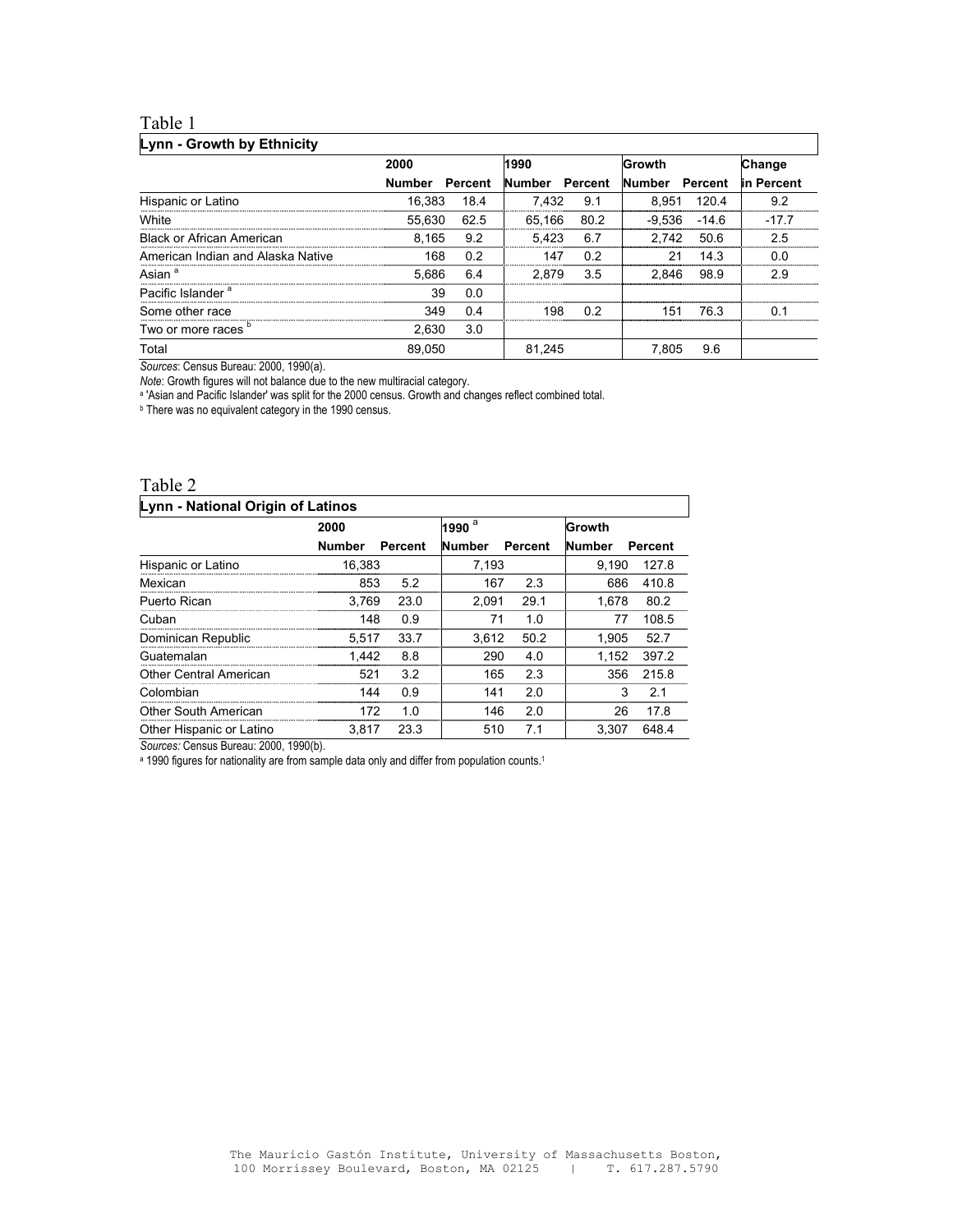Figure 1 Lynn - Growth and Change of the Latino Population



*Sources*: Census Bureau: 2000, 1990(a).

All Latino national-origin groups grew significantly between  $1990<sup>1</sup>$  and 2000. The largest group in Lynn is Dominican, at 33.7%, followed by "Other" Latinos and Puerto Ricans. "Other" Latinos were the fastest-growing population, growing by 648.4%, a trend seen across the U.S. (see table 2 and figure 1). A person is counted as "Other" if they write in "Spanish" or give an answer that can't be assigned to a particular nationality (such as "Latino"), or if they identify more than one origin, or leave the answer blank. Future scholarly studies may better describe the composition of this category. The detailed breakdown of Central and South Americans is available at the Census Bureau's American Fact Finder service, online at: *factfinder.census.gov*.

| Table 3                     |               |         |               |         |               |         |            |  |
|-----------------------------|---------------|---------|---------------|---------|---------------|---------|------------|--|
| Lynn - Households by Tenure |               |         |               |         |               |         |            |  |
|                             | 2000          |         | 1990          |         | <b>Growth</b> |         | Change     |  |
| Latino Headed Households    | <b>Number</b> | Percent | <b>Number</b> | Percent | <b>Number</b> | Percent | in Percent |  |
| Total Households            | 4.430         |         | 2.108         |         | 2.322         | 110.2   |            |  |
| Owners                      | 788           | 17.8    | 276           | 13.1    | 512           | 185.5   | 4.7        |  |
| Renters                     | 3.642         | 82.2    | 1.832         | 86.9    | 1.810         | 98.8    |            |  |

*Sources:* Census Bureau: 2000, 1990(a).

Latino-headed households are much more likely to rent than to own their home, 82.2% versus 17.8%, although there has been a 4.7% increase in home ownership since 1990 (see table 3). Still, this is much lower than the state average of 61.7%. Although there has been a small growth in the proportion of non-family households, it is still true that most Latinos, 79.9%, live in family households (see table 4). Married couples with children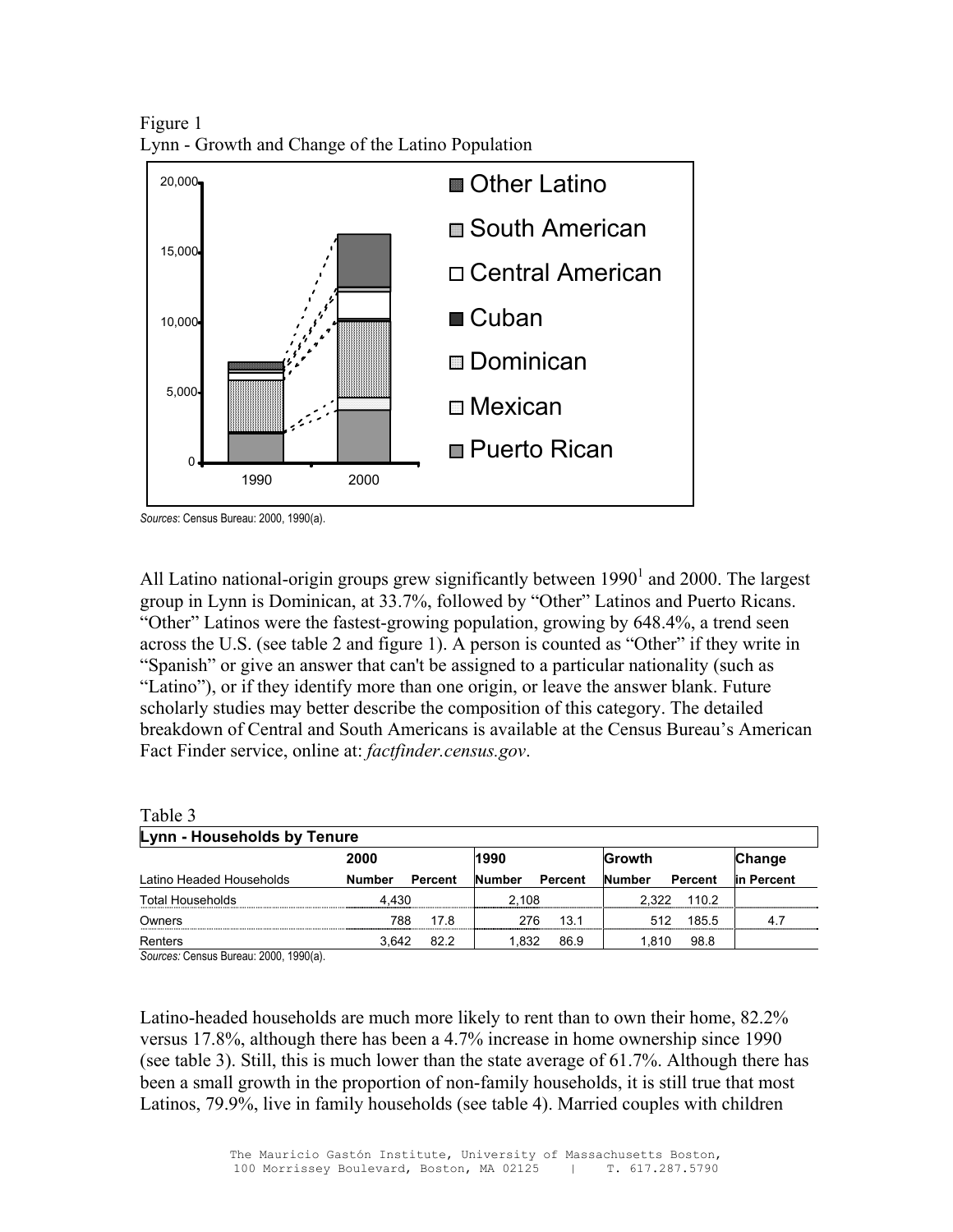represent 27.2% of Latino-headed households, slightly more than the Massachusetts average of 23.3%. Families made up of a single female with children account for 30.1% of Latino households, which is greater than the state average of 7.5%, but less than it was in 1990.

| Table 4                              |               |         |               |         |                |            |
|--------------------------------------|---------------|---------|---------------|---------|----------------|------------|
| Lynn - Family Structure              |               |         |               |         |                |            |
|                                      | 2000          |         | 1990          |         | Growth         | Change     |
| Latino Headed Households             | <b>Number</b> | Percent | <b>Number</b> | Percent | <b>Percent</b> | in Percent |
| Families:                            | 3,540         | 79.9    | 1.645         | 78.0    | 115.2          | 1.9        |
| with related children <sup>a</sup> : |               |         |               |         |                |            |
| Married Couple, with children        | 1.204         | 27.2    | 463           | 22.0    | 160.0          | 5.2        |
| Female Head, with children           | 1.333         | 30.1    | 731           | 34.7    | 82.4           | -4.6       |
| Male Head, with children             | 267           | 6.0     | 99            | 4.7     | 169.7          | 1 3        |
| without related children:            |               |         |               |         |                |            |
| Married Couple, no children          | 412           | 9.3     | 210           | 10.0    | 96.2           | $-0.7$     |
| Single, no children                  | 324           | 7.3     | 142           | 6.7     | 128.2          | በ 6        |
| Non-Family Household                 | 890           | 20.1    | 463           | 22.0    | 92.2           | $-1.9$     |
| Total Households                     | 4.430         |         | 2,108         |         | 110.2          |            |

*Sources:* Census Bureau: 2000, 1990(a).

a Own or related children under 18 only.

### ---------------------------------------------------------------------------

### *Data Sources:*

All available at American Fact Finder [online service]: http://factfinder.census.gov/ U.S. Census Bureau:

2000: Census 2000 Summary File 1 (SF1) 100% Data.

1990(a): 1990 Census Summary Tape File 1 (STF1) 100% Data.

1990(b): 1990 Census Summary Tape File 3 (STF3) Sample Data.

1992: 1990 Census of Population: General Population Characteristics. Washington DC: GPO.

### *Notes:*

<sup>1</sup> Sample data from 1990 is based on the "Long Form" files. About one person or household in six receives the Long Form Census. The estimates from there do not match the enumerations in the 100% or "Short Form" data. For example there is a 4.5% difference in the total number of Latinos in Massachusetts. There are sources of error in any census or survey, however the estimates here are accurate enough to note trends and patterns.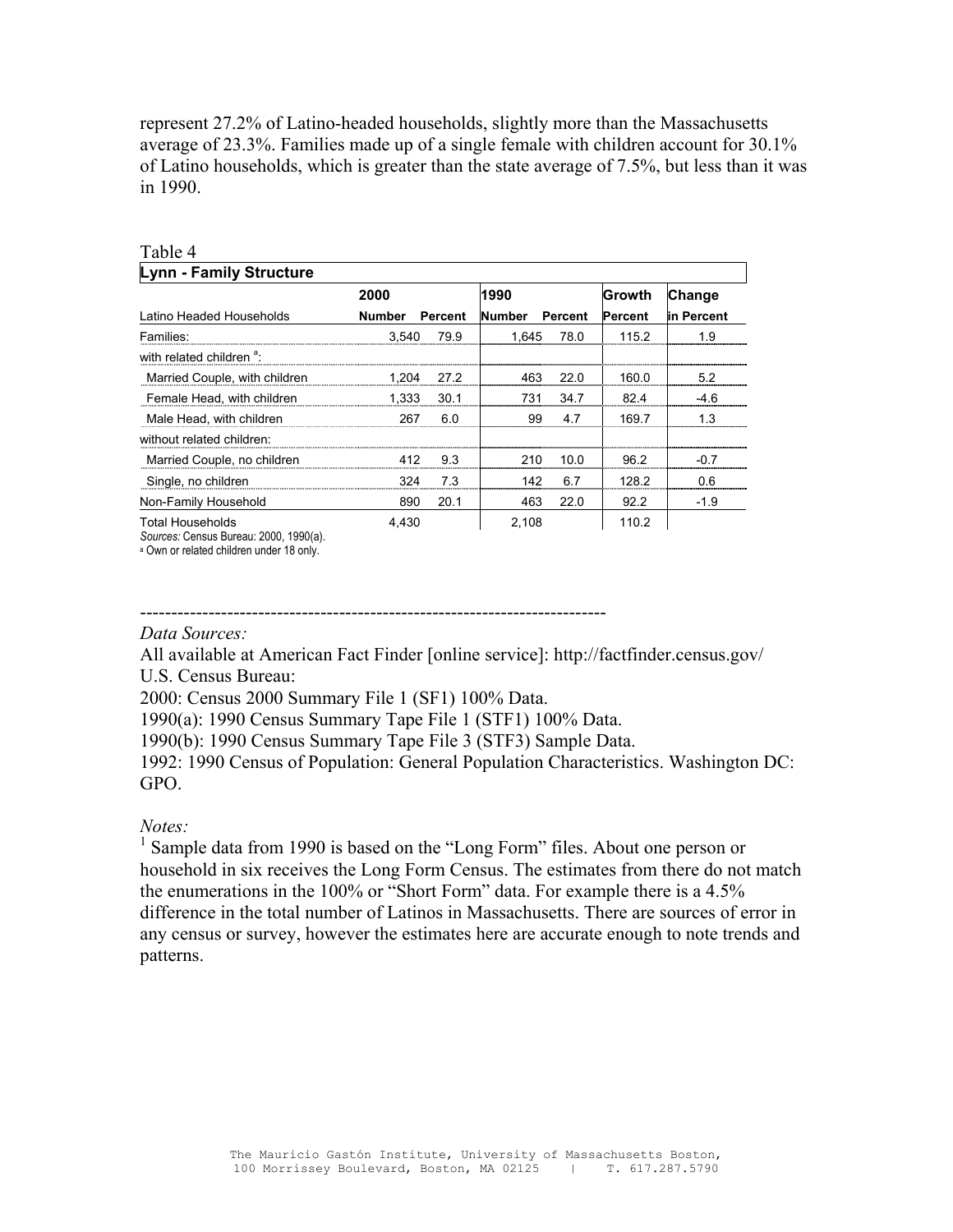Figure 2 Lynn - Age Profile 2000



*Sources*: Census Bureau: 2000, 1990(a), 1992.



Figure 3

*Sources*: Census Bureau: 2000, 1990(a), 1992.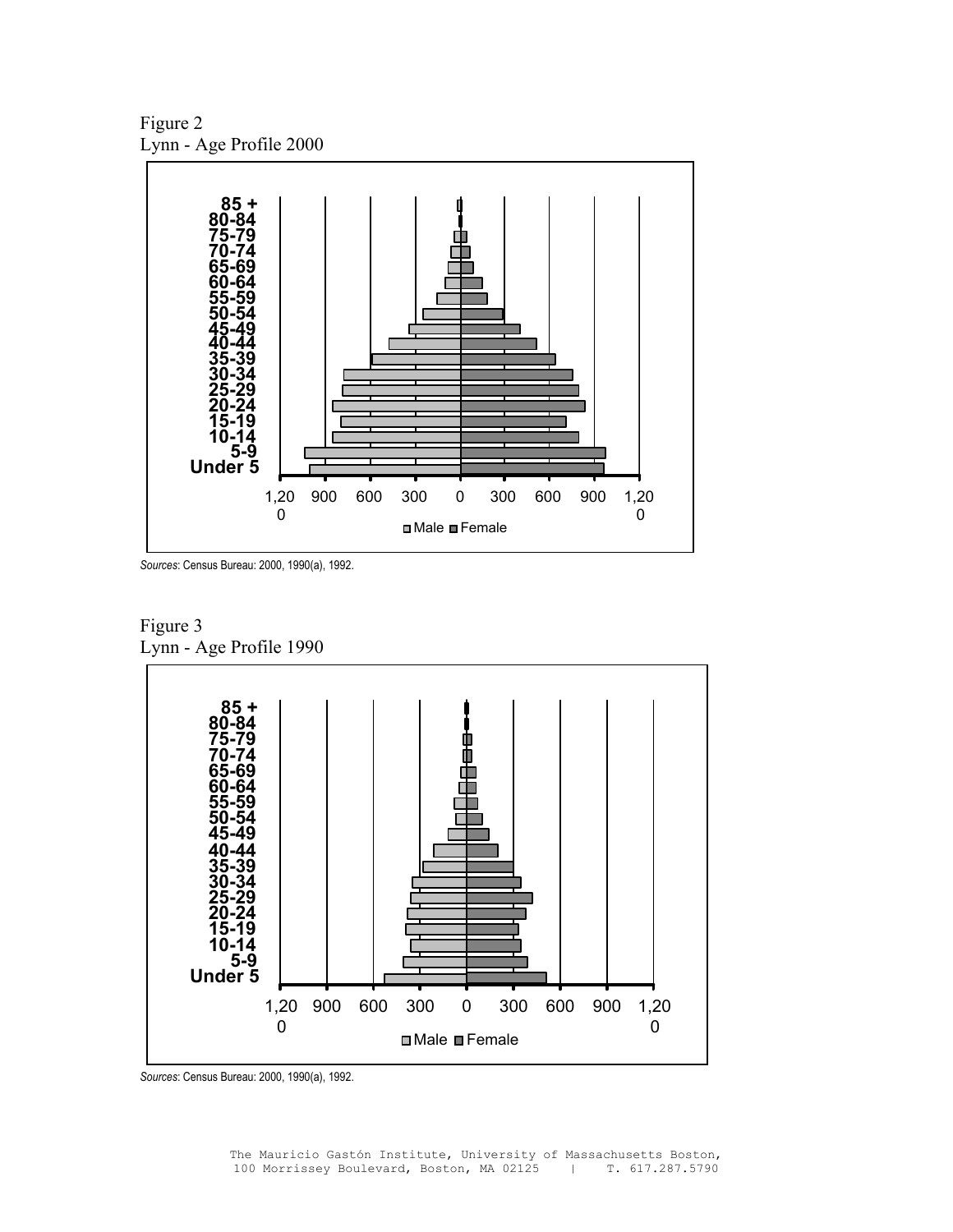The age composition of Latinos in Lynn has changed. There has been an increase among all age groups, but especially among those in the middle years. Even though there are many more children, the overall Latino population is maturing (see figures 2 and 3) .

While the Latino population in Lynn and in the rest of the country remains relatively young, it is older than it was in 1990. In 2000, 43.5% of Latinos were younger than 20, just slightly fewer than the 44.3% in 1990 (see table 5). The Latino median age of 23.1 is much younger than the overall Massachusetts median age of 36.5. Women still tend to be older than men, but the gap closed during the 1990s. In addition to becoming relatively older, both Latinos and Latinas became less concentrated in the 20-29 age group (see tables 6 and 7).

| Table 5               |               |         |               |         |         |  |  |  |
|-----------------------|---------------|---------|---------------|---------|---------|--|--|--|
| Lynn - Latinos by Age |               |         |               |         |         |  |  |  |
|                       | 2000          |         | 1990          |         | Growth  |  |  |  |
|                       | <b>Number</b> | Percent | <b>Number</b> | Percent | Percent |  |  |  |
| Under 10 years        | 3,975         | 24.3    | 1,857         | 25.0    | 114.1   |  |  |  |
| 10-19                 | 3,142         | 19.2    | 1,435         | 19.3    | 119.0   |  |  |  |
| 20-29                 | 3,261         | 19.9    | 1,548         | 20.8    | 110.7   |  |  |  |
| 30-39                 | 2.751         | 16.8    | 1.284         | 17.3    | 114.3   |  |  |  |
| 40-49                 | 1,728         | 10.5    | 663           | 8.9     | 160.6   |  |  |  |
| 50-59                 | 857           | 5.2     | 314           | 4.2     | 172.9   |  |  |  |
| 60-69                 | 412           | 25      | 195           | 2.6     | 111.3   |  |  |  |
| 70 and over           | 257           | 1.6     | 136           | 1.8     | 89.0    |  |  |  |
| Total                 | 16,383        |         | 7,432         |         | 120.4   |  |  |  |
| Median Age            | 23.1          |         | 22.8          |         |         |  |  |  |

*Sources*: Census Bureau: 2000, 1990(a), 1992.

#### Table 6

| Lynn - Latino Males by Age |               |         |               |         |         |  |  |  |
|----------------------------|---------------|---------|---------------|---------|---------|--|--|--|
|                            | 2000          |         | 1990          |         | Growth  |  |  |  |
|                            | <b>Number</b> | Percent | <b>Number</b> | Percent | Percent |  |  |  |
| Under 10 years             | 2.045         | 25.0    | 954           | 25.8    | 114.4   |  |  |  |
| $10-19$                    | 1.639         | 20.0    | 753           | 20.4    | 117.7   |  |  |  |
| 20-29                      | 1,628         | 19.9    | 742           | 20.1    | 119.4   |  |  |  |
| 30-39                      | 1.365         | 16.7    | 635           | 17 2    | 115.0   |  |  |  |
| $40 - 49$                  | 813           | 99      | 325           | 88      | 150.2   |  |  |  |
| 50-59                      | 395           | 4.8     | 144           | 3.9     | 174.3   |  |  |  |
| 60-69                      | 180           | 22      | RΔ            | 23      | 114.3   |  |  |  |
| 70 and over                | 112           | 1.4     | 58            | 1.6     | 93.1    |  |  |  |
| Total                      | 8,177         |         | 3,695         |         | 121.3   |  |  |  |
| Median Age                 | 22.4          |         | 21.9          |         |         |  |  |  |

*Sources*: Census Bureau: 2000, 1990(a), 1992.